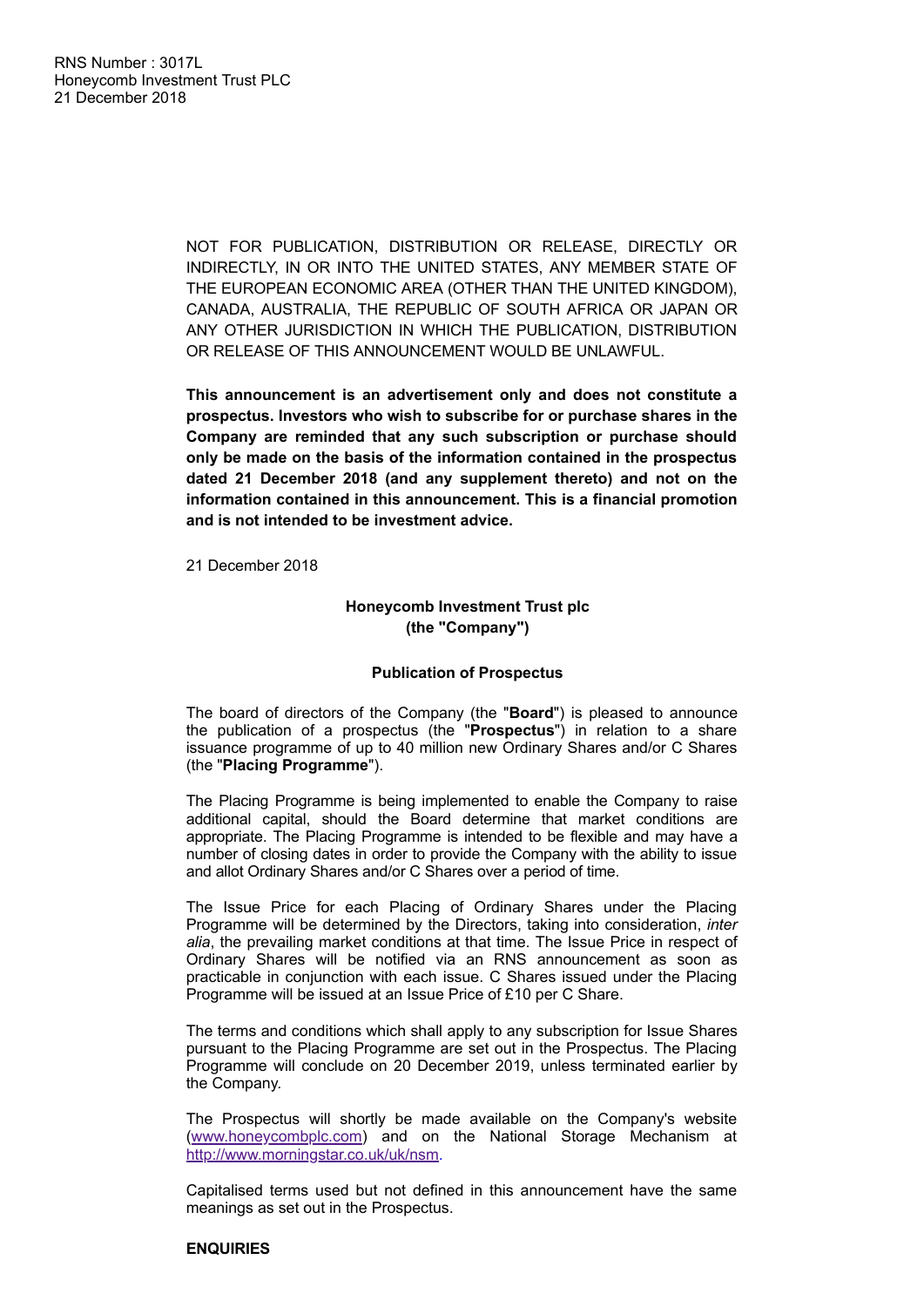For further information, please contact:

# **Pollen Street Capital Limited**

Lindsey McMurray / Matthew Potter / Rebecca Manuel 020 3728 6750

### **Liberum Capital Limited**

Chris Clarke / Christopher Britton / Louis Davies 020 3100 2000

### **Honeycomb Investment Trust plc**

The Company is a specialist lending fund whose investment objective is to provide shareholders with an attractive level of dividend income and capital growth through the acquisition of interests in loans made to consumers and small business as well as other counterparties. The Company may also make selected equity investments that align with the Company's strategy, and that present opportunities to enhance the Company's returns from its investments.

The Company believes that consumer, property and SME loans are asset classes that have the potential to provide attractive returns for investors on a risk-adjusted basis. Changes in the focus of mainstream lenders together with the implementation of new models that utilise data, analytics and technology more effectively, provide an opportunity to deliver improved products to borrowers while generating attractive returns for the Company.

The Company and the Investment Manager (defined below) seek to acquire credit assets which meet the specified underwriting criteria through three routes; (1) organically originate and acquire through referral partners which source opportunities; (2) acquiring seasoned portfolios; and (3) providing senior and mezzanine structured loans secured on portfolios of consumer, property and SME loans.

# **Pollen Street Capital Limited**

Pollen Street Capital Limited (the "**Investment Manager**") serves as the Company's investment manager and has been appointed as an alternative investment fund manager for the purposes of the AIFM Directive. The Investment Manager is responsible for the discretionary management of the Portfolio. The Investment Manager is authorised and regulated in the UK by the Financial Conduct Authority.

The Investment Manager was formed in November 2013 when the Royal Bank of Scotland private equity team spun-out to establish an independent fund management business. The firm has focussed primarily on the financial and business services sectors.

# **IMPORTANT NOTICE**

This announcement, which constitutes a financial promotion for the purposes of the Financial Services and Markets Act 2000 and which has been prepared by, and is the sole responsibility of, the Company, has been approved solely for the purposes of section 21(2)(b) of the Financial Services and Markets Act 2000 by a company that is authorised and regulated by the UK Financial Conduct Authority ("**FCA**").

This announcement is an advertisement and does not constitute a prospectus relating to the Company and does not constitute, or form part of, any offer or invitation to sell or issue, or any solicitation of any offer to purchase or subscribe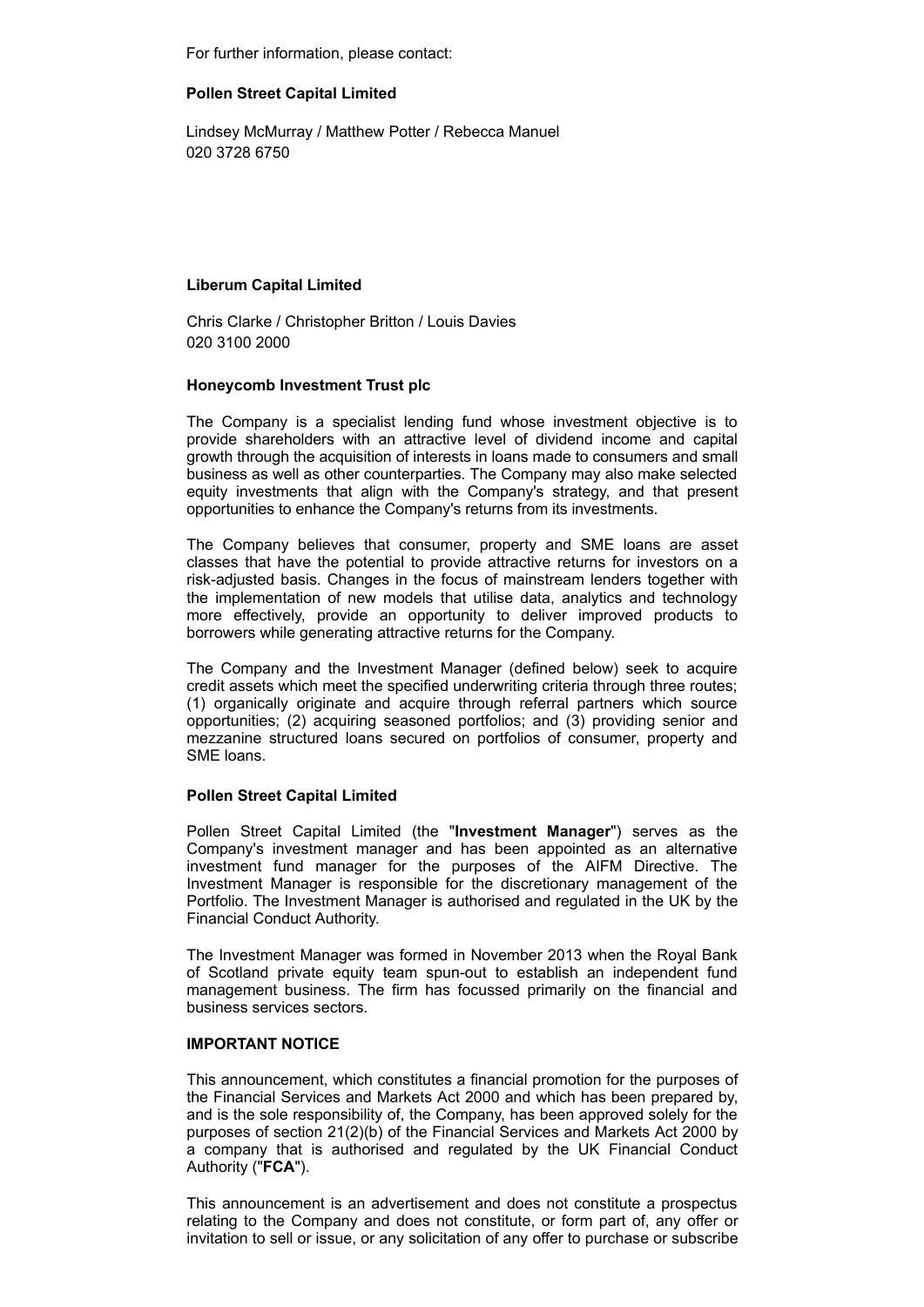for, any Issue Shares in the Company in any jurisdiction nor shall it, or any part of it, or the fact of its distribution, form the basis of, or be relied on in connection with or act as any inducement to enter into, any contract therefor.

The information contained in this announcement is for background purposes only and does not purport to be full or complete. Investors should not purchase or subscribe for any transferable securities referred to in this announcement except on the basis of information contained in the Prospectus (and any supplementary prospectus). Copies of the Prospectus will shortly be made available for viewing at the National Storage Mechanism at [www.morningstar.co.uk/uk/NSM](http://www.morningstar.co.uk/uk/NSM) and on the Company's website at [http://www.honeycombplc.com/documents/.](http://www.honeycombplc.com/documents/)

The Issue Shares are only suitable for investors: (i) who are institutional, professional, professionally advised and knowledgeable; (ii) for whom an investment in the Issue Shares is part of a diversified investment programme; and (iii) who fully understand and are willing to assume the risks involved in such an investment, including the potential risks of capital loss and that there may be limited liquidity in the underlying investments of the Company. The value of shares and the income from them is not guaranteed and can fall as well as rise due to stock market and currency movements. When you sell your investment you may get back less than you originally invested. If you are in any doubt about the contents of this announcement you should consult your accountant, legal or other professional adviser or financial adviser. Past performance is not a guide to future performance and the information in this announcement or any documents relating to the Issue cannot be relied upon as a guide to future performance.

Liberum Capital Limited is acting only for the Company in connection with the matters described in this announcement and is not acting for or advising any other person, or treating any other person as its client, in relation thereto and will not be responsible for providing the regulatory protection afforded to clients of Liberum Capital Limited or advice to any other person in relation to the matters contained herein.

Neither Liberum Capital Limited nor the Investment Manager nor any of their respective directors, officers, employees, advisers or agents accepts any responsibility or liability whatsoever for, or makes any representation or warranty, express or implied, as to the truth, accuracy of completeness of, the information in this announcement (or whether any information has been omitted from this announcement) or any information relating to the Company, whether written, oral or in a visual or electronic format, and howsoever transmitted or made available or any loss howsoever arising from any use of this announcement or its contents to otherwise in connection with it.

The Issue Shares have not been, nor will they be, registered under the US Securities Act of 1933, as amended (the "**Securities Act**") or with any securities regulatory authority of any state or other jurisdiction of the United States or under the applicable securities laws of any member state of the EEA (other than the United Kingdom), Australia, Canada, Japan, or South Africa. Accordingly, subject to certain exceptions, the Issue Shares may not be offered or sold in any member state of the EEA (other than the United Kingdom), the United States, Australia, Canada, Japan or South Africa or to or for the account or benefit of any national, resident or citizen of any member state of the EEA (other than the United Kingdom), Australia, Canada, Japan, South Africa, the United States or to, or for the account or benefit of US persons (as defined in Regulation S under the Securities Act). The Issue and the distribution of this announcement in other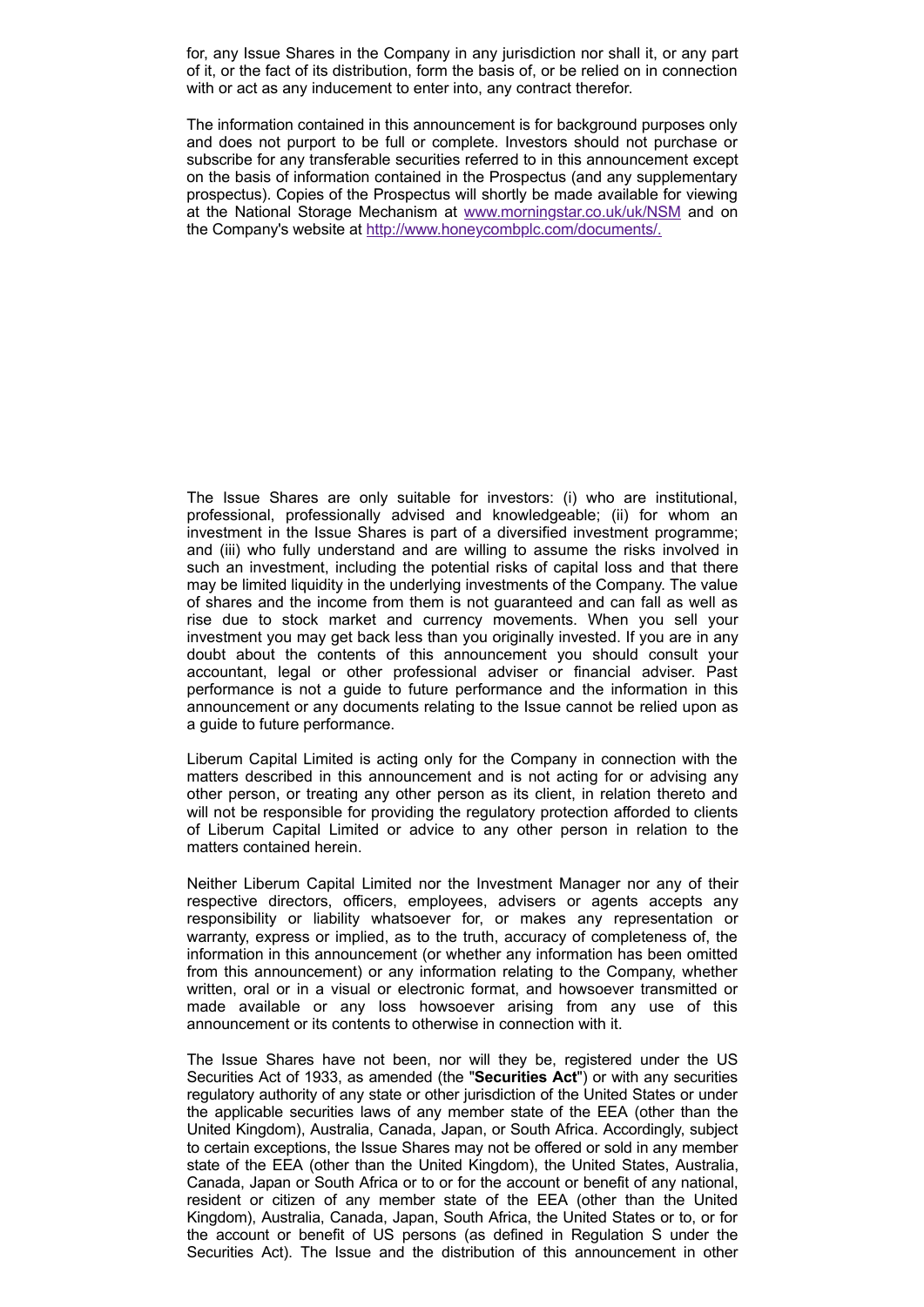jurisdictions may be restricted by law and the persons into whose possession this announcement comes should inform themselves about, and observe, any such restrictions.

The Company has not been, and will not be, registered under the US Investment Company Act of 1940, as amended.

This announcement may include "forward-looking statements". All statements other than statements of historical fact included in this announcement, including, without limitation, those regarding and target returns, are forward-looking statements. Forward-looking statements are subject to risks and uncertainties and accordingly the Company's actual future financial results and performance may differ materially from the results and performance expressed in, or implied by, the statements. These factors include but are not limited to those described in the Prospectus. These forward-looking statements speak only as at the date of this announcement. The Company expressly disclaims any obligation or undertaking to update or revise any forward-looking statements contained herein to reflect actual results or any change in the assumptions, conditions or circumstances on which any such statements are based unless required to do so by the Financial Services and Markets Act 2000, the Listing Rules or Prospectus Rules of the FCA or other applicable laws, regulations or rules.

#### Information to Distributors

Solely for the purposes of the product governance requirements contained within: (a) EU Directive 2014/65/EU on markets in financial instruments, as amended ("MiFID II"); (b) Articles 9 and 10 of Commission Delegated Directive (EU) 2017/593 supplementing MiFID II; and (c) local implementing measures (together, the "MiFID II Productive Governance Requirements"), and disclaiming all and any liability, whether arising in tort, contract or otherwise, which any manufacturer (for the purposes of the MiFID II Product Governance Requirements) may otherwise have with respect thereto, the Issue Shares have been subject to a product approval process, which has determined that such Issue Shares are: (i) compatible with an end target market of retail investors who understand, or have been advised of, the potential risk of investing in companies admitted to the Specialist Fund Segment and investors who meet the criteria of professional clients and eligible counterparties, each as defined in MiFID II; and (ii) eligible for distribution through all distribution channels as are permitted by MiFID II (the "**Target Market Assessment**").

Notwithstanding the Target Market Assessment, distributors should note that: the price of the Issue Shares may decline and investors could lose all or part of their investment; the Issue Shares offer no guaranteed income and no capital protection; and an investment in the Issue Shares is compatible only with investors who do not need a guaranteed income or capital protection, who (either alone or in conjunction with an appropriate financial or other adviser) are capable of evaluating the merits and risks of such an investment and who have sufficient resources to be able to bear any losses that may result therefrom. The Target Market Assessment is without prejudice to the requirements of any contractual, legal or regulatory selling restrictions in relation to the Issue. Furthermore, it is noted that, notwithstanding the Target Market Assessment, Liberum will, pursuant to the Placing Programme, only procure Placees who meet the criteria of professional clients and eligible counterparties.

For the avoidance of doubt, the Target Market Assessment does not constitute: (a) an assessment of suitability or appropriateness for the purposes of MiFID II; or (b) a recommendation to any investor or group of investors to invest in, or purchase, or take any other action whatsoever with respect to the Issue Shares. Each distributor is responsible for undertaking its own target market assessment in respect of the Issue Shares and determining appropriate distribution channels.

#### PRIIPS (as defined below)